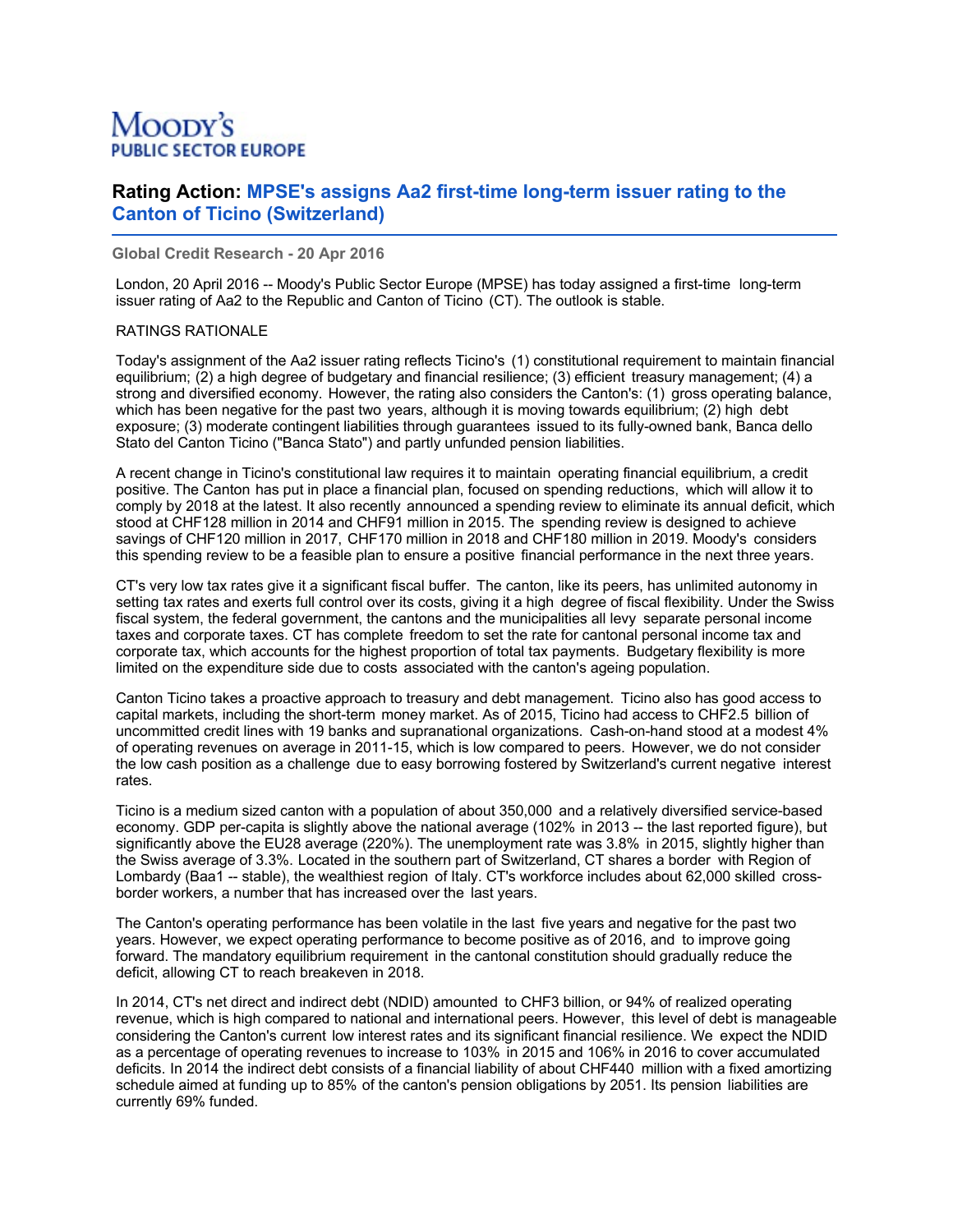The Canton of Ticino wholly owns a cantonal bank "Banca Stato" and provides a full deficiency guarantee on the bank's deposits (3.4x cantonal revenues). This creates a contingent liability as the Canton would have to provide the bank with funds if it were to require a bailout. However, the potential threat posed by Banca Stato is moderate thanks to its low-risk business profile, and the canton is further protected by its good access to the capital markets. Banca Stato is adequately capitalised with a Tier 1 ratio of 14.4% in 2014, in line with national peers. We see some risk from M&A activity. Should the bank's balance sheet expand, the value of the cantonal guarantee would grow proportionally, a credit negative.

#### RATIONALE FOR THE STABLE OUTLOOK

The rating outlook is stable.

#### WHAT COULD CHANGE THE RATING -- UP

A positive gross operating balance amounting to a double-digit percentage of operating revenues, coupled with a structural deleveraging, would likely lead to an upgrade of Canton Ticino's rating.

#### WHAT COULD CHANGE THE RATING -- DOWN

A downgrade could result from (1) a materially higher than expected increase in the Canton's net direct and indirect debt ratio; and (2) significant financial pressure arising from contingent liabilities triggered by the cantonal bank or cantonal pension fund.

The specific economic indicators, as required by EU regulation, are not available for Ticino, Republic and Canton of. The following national economic indicators are relevant to the sovereign rating, which was used as an input to this credit rating action.

Sovereign Issuer: Switzerland, Government of

GDP per capita (PPP basis, US\$): 58,149 (2014 Actual) (also known as Per Capita Income)

Real GDP growth (% change): 0.9% (2015 Actual) (also known as GDP Growth)

Inflation Rate (CPI, % change Dec/Dec): -1.6% (2015 Actual)

Gen. Gov. Financial Balance/GDP: -0.2% (2015 Actual) (also known as Fiscal Balance)

Current Account Balance/GDP: 11% (2015 Actual) (also known as External Balance)

External debt/GDP: [not available]

Level of economic development: Very High level of economic resilience

Default history: No default events (on bonds or loans) have been recorded since 1983.

## SUMMARY OF MINUTES FROM RATING COMMITTEE

On 24 February 2016, a rating committee was called to discuss the rating of the Ticino, Republic and Canton of. The main points raised during the discussion were: The issuer's economic fundamentals, including its economic strength. The issuer's institutional strength/ framework. The issuer's governance and/or management. The issuer's fiscal or financial strength, including its debt profile. The assessment of extraordinary support.

The principal methodology used in these ratings was Regional and Local Governments published in January 2013. Please see the Ratings Methodologies page on www.moodys.com for a copy of this methodology.

The weighting of all rating factors is described in the methodology used in this credit rating action, if applicable.

#### REGULATORY DISCLOSURES

For ratings issued on a program, series or category/class of debt, this announcement provides certain regulatory disclosures in relation to each rating of a subsequently issued bond or note of the same series or category/class of debt or pursuant to a program for which the ratings are derived exclusively from existing ratings in accordance with Moody's rating practices. For ratings issued on a support provider, this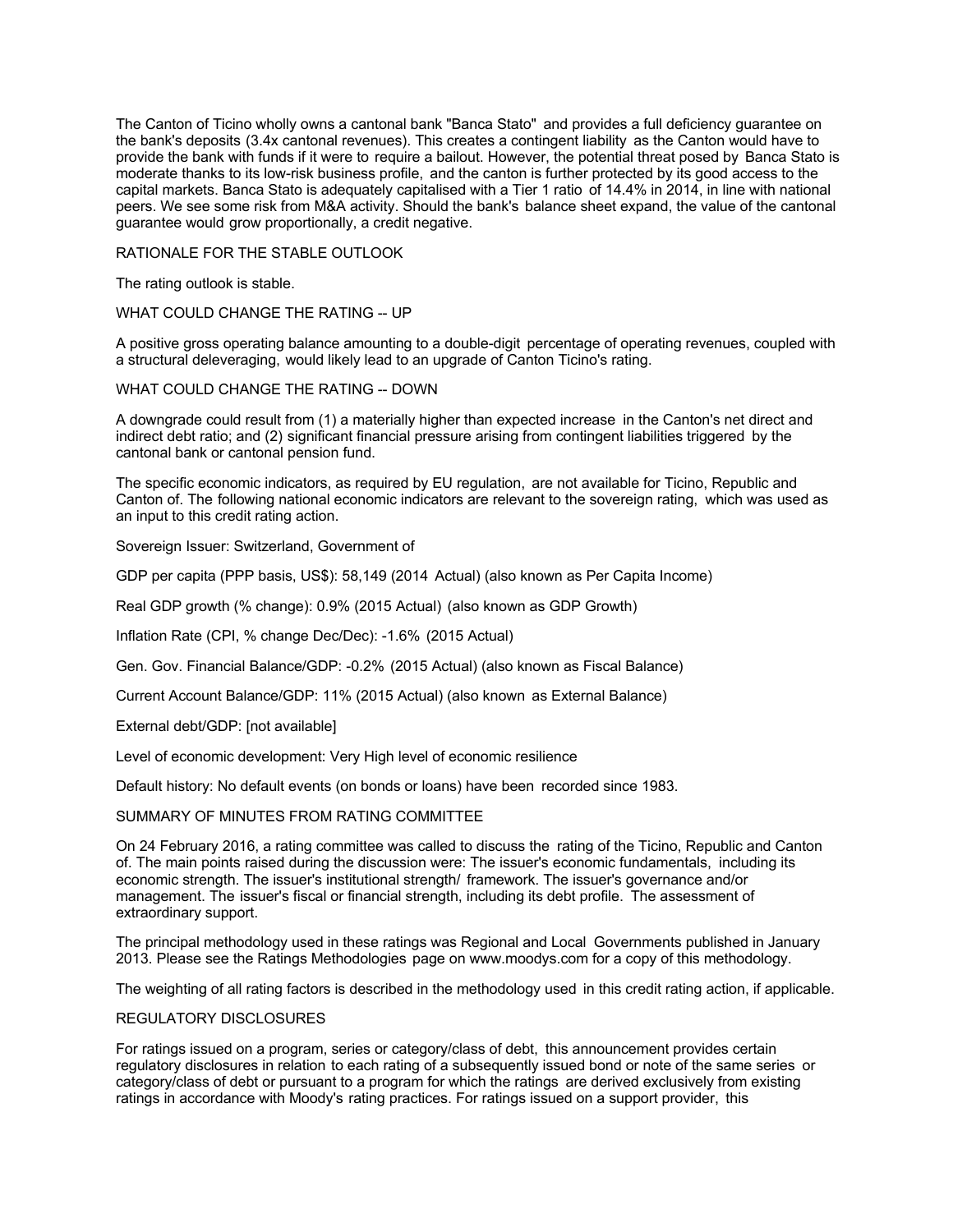announcement provides certain regulatory disclosures in relation to the credit rating action on the support provider and in relation to each particular credit rating action for securities that derive their credit ratings from the support provider's credit rating. For provisional ratings, this announcement provides certain regulatory disclosures in relation to the provisional rating assigned, and in relation to a definitive rating that may be assigned subsequent to the final issuance of the debt, in each case where the transaction structure and terms have not changed prior to the assignment of the definitive rating in a manner that would have affected the rating. For further information please see the ratings tab on the issuer/entity page for the respective issuer on www.moodys.com.

For any affected securities or rated entities receiving direct credit support from the primary entity(ies) of this credit rating action, and whose ratings may change as a result of this credit rating action, the associated regulatory disclosures will be those of the guarantor entity. Exceptions to this approach exist for the following disclosures, if applicable to jurisdiction: Ancillary Services, Disclosure to rated entity, Disclosure from rated entity.

Regulatory disclosures contained in this press release apply to the credit rating and, if applicable, the related rating outlook or rating review.

Please see www.moodys.com for any updates on changes to the lead rating analyst and to the Moody's legal entity that has issued the rating.

Please see the ratings tab on the issuer/entity page on www.moodys.com for additional regulatory disclosures for each credit rating.

Francesco Zambon Analyst Sub-Sovereign Group Moody's Investors Service EMEA Ltd. One Canada Square Canary Wharf London E14 5FA United Kingdom JOURNALISTS: 44 20 7772 5456 SUBSCRIBERS: 44 20 7772 5454

David Rubinoff MD - Sub-Sovereigns Sub-Sovereign Group JOURNALISTS: 44 20 7772 5456 SUBSCRIBERS: 44 20 7772 5454

Releasing Office: Moody's Investors Service EMEA Ltd. One Canada Square Canary Wharf London E14 5FA United Kingdom JOURNALISTS: 44 20 7772 5456 SUBSCRIBERS: 44 20 7772 5454

**PUBLIC SECTOR EUROPE** 

© 2016 Moody's Corporation, Moody's Investors Service, Inc., Moody's Analytics, Inc. and/or their licensors and affiliates (collectively, "MOODY'S"). All rights reserved.

CREDIT RATINGS ISSUED BY MOODY'S INVESTORS SERVICE, INC. AND ITS RATINGS AFFILIATES ("MIS") ARE MOODY'S CURRENT OPINIONS OF THE RELATIVE FUTURE CREDIT RISK OF ENTITIES, CREDIT COMMITMENTS, OR DEBT OR DEBT-LIKE SECURITIES, AND CREDIT RATINGS AND RESEARCH PUBLICATIONS PUBLISHED BY MOODY'S ("MOODY'S PUBLICATIONS") MAY INCLUDE MOODY'S CURRENT OPINIONS OF THE RELATIVE FUTURE CREDIT RISK OF ENTITIES, CREDIT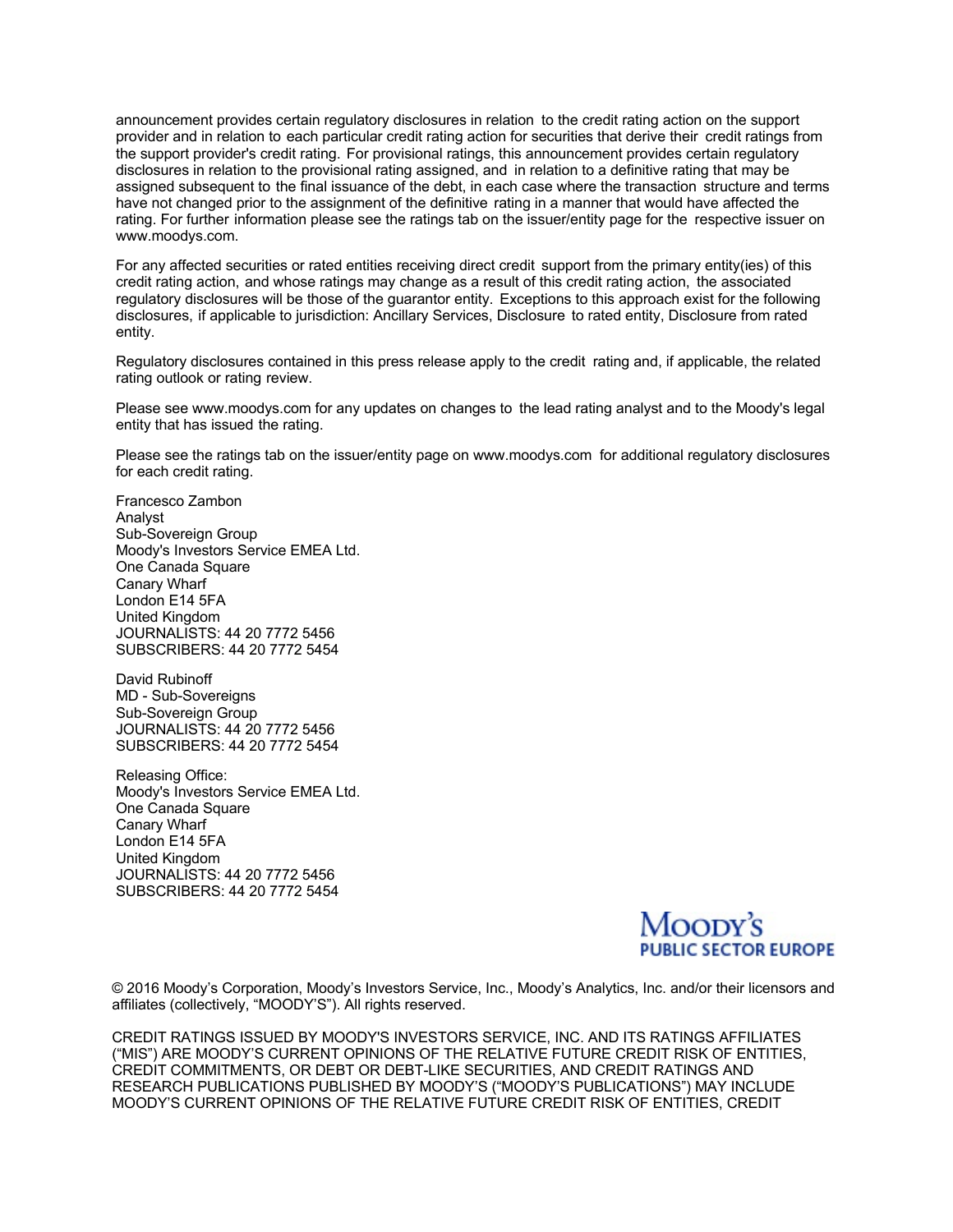COMMITMENTS, OR DEBT OR DEBT-LIKE SECURITIES. MOODY'S DEFINES CREDIT RISK AS THE RISK THAT AN ENTITY MAY NOT MEET ITS CONTRACTUAL, FINANCIAL OBLIGATIONS AS THEY COME DUE AND ANY ESTIMATED FINANCIAL LOSS IN THE EVENT OF DEFAULT. CREDIT RATINGS DO NOT ADDRESS ANY OTHER RISK, INCLUDING BUT NOT LIMITED TO: LIQUIDITY RISK, MARKET VALUE RISK, OR PRICE VOLATILITY. CREDIT RATINGS AND MOODY'S OPINIONS INCLUDED IN MOODY'S PUBLICATIONS ARE NOT STATEMENTS OF CURRENT OR HISTORICAL FACT. MOODY'S PUBLICATIONS MAY ALSO INCLUDE QUANTITATIVE MODEL-BASED ESTIMATES OF CREDIT RISK AND RELATED OPINIONS OR COMMENTARY PUBLISHED BY MOODY'S ANALYTICS, INC. CREDIT RATINGS AND MOODY'S PUBLICATIONS DO NOT CONSTITUTE OR PROVIDE INVESTMENT OR FINANCIAL ADVICE, AND CREDIT RATINGS AND MOODY'S PUBLICATIONS ARE NOT AND DO NOT PROVIDE RECOMMENDATIONS TO PURCHASE, SELL, OR HOLD PARTICULAR SECURITIES. NEITHER CREDIT RATINGS NOR MOODY'S PUBLICATIONS COMMENT ON THE SUITABILITY OF AN INVESTMENT FOR ANY PARTICULAR INVESTOR. MOODY'S ISSUES ITS CREDIT RATINGS AND PUBLISHES MOODY'S PUBLICATIONS WITH THE EXPECTATION AND UNDERSTANDING THAT EACH INVESTOR WILL, WITH DUE CARE, MAKE ITS OWN STUDY AND EVALUATION OF EACH SECURITY THAT IS UNDER CONSIDERATION FOR PURCHASE, HOLDING, OR SALE.

MOODY'S CREDIT RATINGS AND MOODY'S PUBLICATIONS ARE NOT INTENDED FOR USE BY RETAIL INVESTORS AND IT WOULD BE RECKLESS FOR RETAIL INVESTORS TO CONSIDER MOODY'S CREDIT RATINGS OR MOODY'S PUBLICATIONS IN MAKING ANY INVESTMENT DECISION. IF IN DOUBT YOU SHOULD CONTACT YOUR FINANCIAL OR OTHER PROFESSIONAL ADVISER.

ALL INFORMATION CONTAINED HEREIN IS PROTECTED BY LAW, INCLUDING BUT NOT LIMITED TO, COPYRIGHT LAW, AND NONE OF SUCH INFORMATION MAY BE COPIED OR OTHERWISE REPRODUCED, REPACKAGED, FURTHER TRANSMITTED, TRANSFERRED, DISSEMINATED, REDISTRIBUTED OR RESOLD, OR STORED FOR SUBSEQUENT USE FOR ANY SUCH PURPOSE, IN WHOLE OR IN PART, IN ANY FORM OR MANNER OR BY ANY MEANS WHATSOEVER, BY ANY PERSON WITHOUT MOODY'S PRIOR WRITTEN CONSENT.

All information contained herein is obtained by MOODY'S from sources believed by it to be accurate and reliable. Because of the possibility of human or mechanical error as well as other factors, however, all information contained herein is provided "AS IS" without warranty of any kind. MOODY'S adopts all necessary measures so that the information it uses in assigning a credit rating is of sufficient quality and from sources MOODY'S considers to be reliable including, when appropriate, independent third-party sources. However, MOODY'S is not an auditor and cannot in every instance independently verify or validate information received in the rating process or in preparing the Moody's Publications.

To the extent permitted by law, MOODY'S and its directors, officers, employees, agents, representatives, licensors and suppliers disclaim liability to any person or entity for any indirect, special, consequential, or incidental losses or damages whatsoever arising from or in connection with the information contained herein or the use of or inability to use any such information, even if MOODY'S or any of its directors, officers, employees, agents, representatives, licensors or suppliers is advised in advance of the possibility of such losses or damages, including but not limited to: (a) any loss of present or prospective profits or (b) any loss or damage arising where the relevant financial instrument is not the subject of a particular credit rating assigned by MOODY'S.

To the extent permitted by law, MOODY'S and its directors, officers, employees, agents, representatives, licensors and suppliers disclaim liability for any direct or compensatory losses or damages caused to any person or entity, including but not limited to by any negligence (but excluding fraud, willful misconduct or any other type of liability that, for the avoidance of doubt, by law cannot be excluded) on the part of, or any contingency within or beyond the control of, MOODY'S or any of its directors, officers, employees, agents, representatives, licensors or suppliers, arising from or in connection with the information contained herein or the use of or inability to use any such information.

NO WARRANTY, EXPRESS OR IMPLIED, AS TO THE ACCURACY, TIMELINESS, COMPLETENESS, MERCHANTABILITY OR FITNESS FOR ANY PARTICULAR PURPOSE OF ANY SUCH RATING OR OTHER OPINION OR INFORMATION IS GIVEN OR MADE BY MOODY'S IN ANY FORM OR MANNER WHATSOEVER.

Moody's Investors Service, Inc., a wholly-owned credit rating agency subsidiary of Moody's Corporation ("MCO"), hereby discloses that most issuers of debt securities (including corporate and municipal bonds,